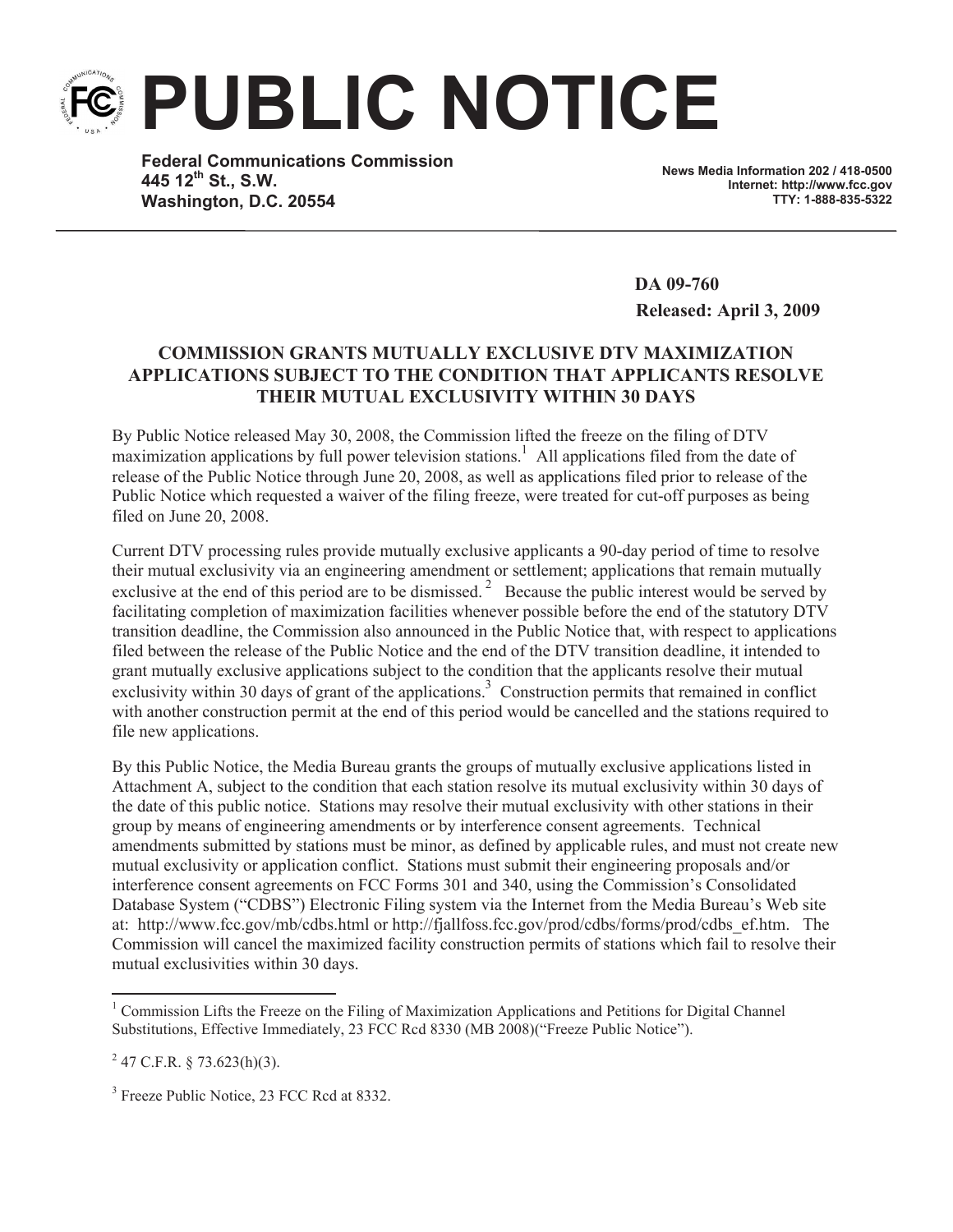For further information, contact the Media Bureau's Video Division: Kevin Harding, Kevin.harding@fcc.gov at (202) 418-7077 or Hossein Hashemzadeh, hossein.hashemzadeh@fcc.gov at (202) 418-1658. TTY: (202) 418-7171.

## **Attachment A**

GROUP #1 **WCTE-DT**  BMPEDT-20080620ADW Cookeville, TN

**WPXK-DT** BPCDT-20080620AGZ Jellico, TN